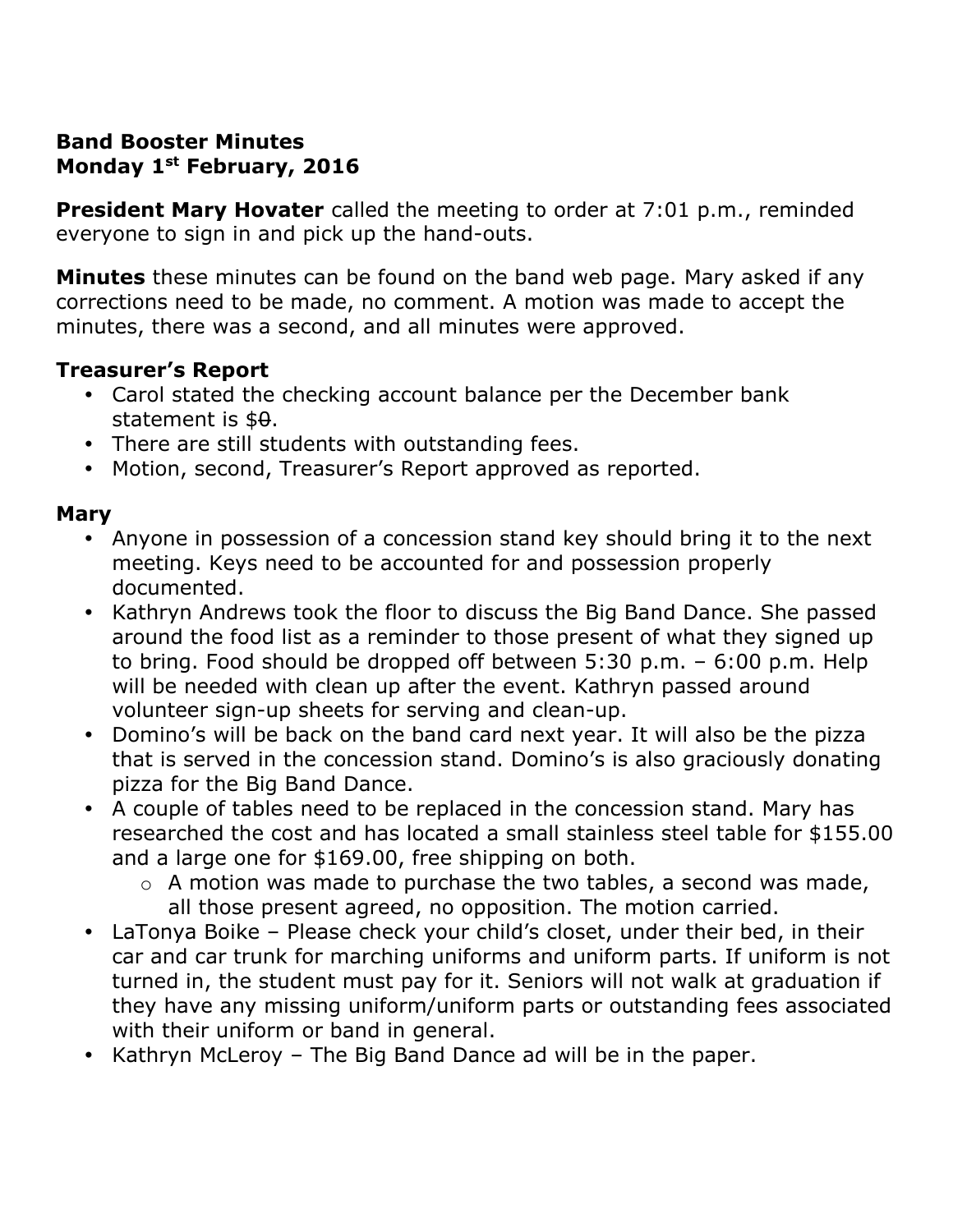### **Mrs. Bean**

- Congratulations to all of the CMS students that attended All County Honor Band. Those selected for the top 25% in their section include: Alexis Young – clarinet, AJ Wood – trumpet, Auyka Sh'e ch'e No hey – trombone, Ethan Chaukley – snare drum. Tessa Adkins was selected  $1<sup>st</sup>$  chair clarinet.
- Chair auditions teaching the process with focus on sight-reading, using the SmartMusic sight-reading tool.
- Voluntary help sessions took place today with the beginning band on scales. Teaching how to read the key signature.
- The beginning band is also working on reading sheet music.
- The  $8<sup>th</sup>$  grade is working on sight-reading. SmartMusic cost \$38.00 a year and is an excellent tool to help improve this skill.
- In the process of setting dates for the front line, watch reminder for this.
- Middle school jazz band meets during  $8<sup>th</sup>$  period, which is a great help and is going very well. These student will be serving beverages at the Big Band Dance.
- Please remember to bring in box tops.

## **Mr. Smith**

- Congratulations to the following Cullman Band students for being selected for the ABA District 3 Honor Band:
	- o Kelsey Shaddrix Flute, Brad Hummel Bassoon, Laura Powers Clarinet, Shannon McNeal – Trumpet, Emily Dale - French Horn, Branson Danecker - French Horn, Myles McLeroy – Trombone, Austin Gable – Trombone, Matt Mansour – Percussion, Connor Gurley – Percussion.
- Congratulations to the following Cullman Band students for being selected for the Alabama All-State Band:
	- o Brad Hummel Bassoon, Shannon McNeal Trumpet (White Band) Emily Dale - French Horn (Blue Band), Branson Danecker - French Horn (Alternate), Myles McLeroy - Trombone (White Band), Matthew Thompson - Baritone (Blue Band)
- The Big Band Dance is this Friday, February 5<sup>th</sup>.
- Concert and Symphonic bands begin after school practice next week.
- MPA is March  $1^{st}$ ,  $2^{nd}$ , and  $3^{rd}$ . The band will only be attending one day, Mr. Smith has requested March 1<sup>st.</sup> As soon as Mr. Smith receives the date assignment, he will inform everyone.
- Ten students made District Honor Band, the deadline is this Friday, February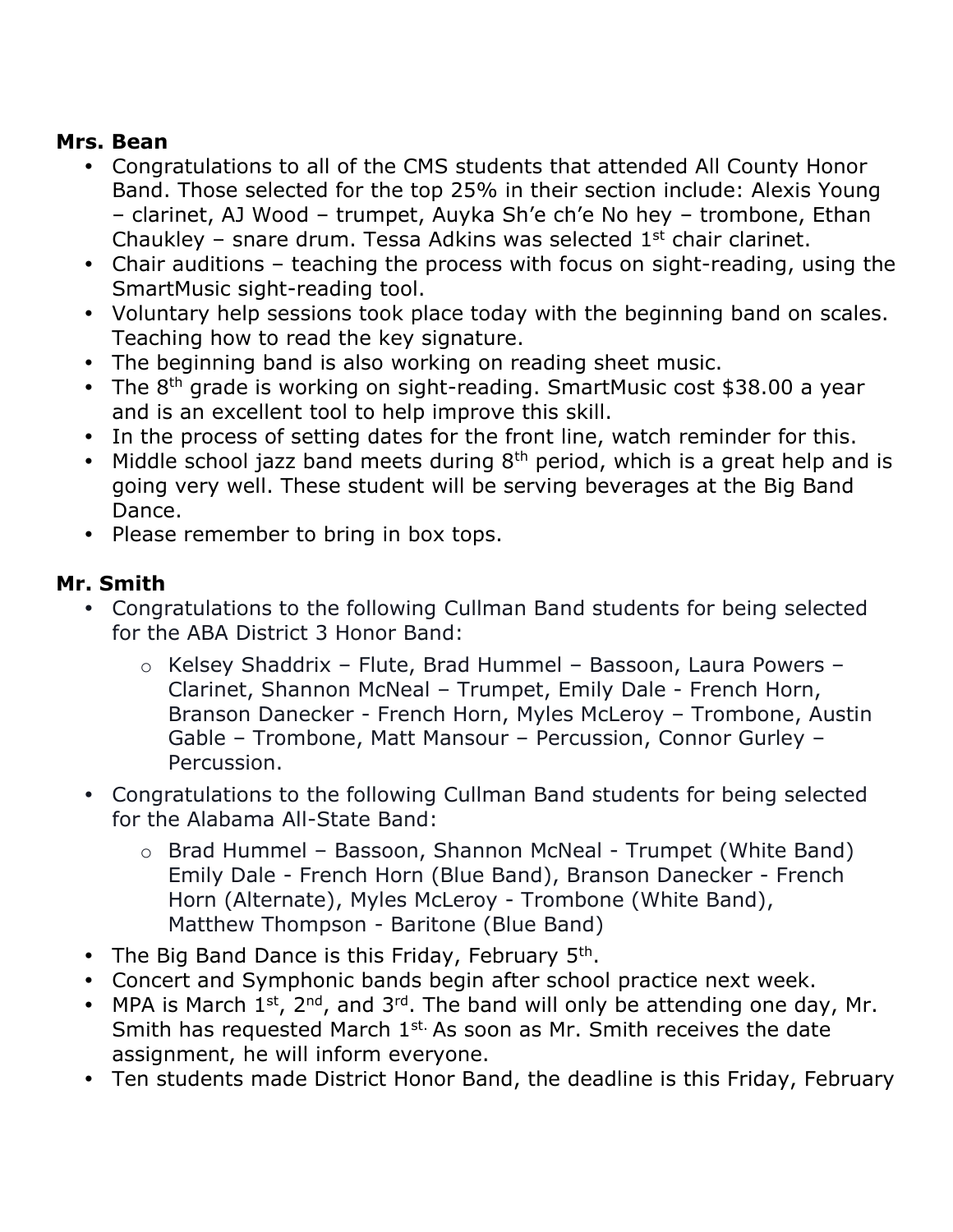5<sup>th</sup> for these students to confirm if they will be attending.

- Practice for the various 2016 visual ensembles has begun. A recruiting trip to the middle school is planned.
- Went over the April and May calendar, noting both the Spring Concert and Band Banquet dates.
	- $\circ$  Kathryn McLeroy What are the dates for band camp? See the band handbook (July  $5<sup>th</sup>$ ) The August 2<sup>nd</sup> and 4<sup>th</sup> pre-season practices are not on the calendar.
	- $\circ$  Beth Collicott Students will be attending school on February 15<sup>th</sup> (Presidents Day) and will not be attending on May  $6<sup>th</sup>$ .

## **Mr. Teusher**

- So proud of Matthew and Conner for their All State accomplishments. They both put in many long hours of practice.
- Concert Band rehearsal is going well, we are playing some good literature and I hope they are all growing as musicians.
- UNA will be hosting a Percussion Ensemble Concert on March  $3<sup>rd</sup>$ . Mr. Teusher would like to take the high school students so long as MPA doesn't interfere.
- Dinner with the Drumline will be April  $7<sup>th</sup>$ , barbecue sounds like a good dinner option, possibly getting Mad Dog Mike to provide the meat (this is who the boosters use for the concession stand).
- April  $28<sup>th</sup>$  is the Percussion Symposium at UNA. It is an all-day event, students will miss school that day. The election gala date will be moved if the students go to the symposium.
	- $\circ$  Beth Collicott will percussion be performing for the student body? If they do it will be April  $6<sup>th</sup>$  during Bearcat period 9:45 a.m. $-10:30$  a.m. The musical folks might have that week, if so, we would have to move it to the following week.

# **Mr. Smith**

- Gary Taylor Scholarship deadline is February 19<sup>th</sup>.
- Spoke of observing Mr. Teusher and the students interacting together. The kids are smiling, laughing and enjoying music. I see good things ahead.
	- o John Sisk Can we get old band t-shirts reprinted? Contact Creative Design in Hanceville.
- When are businesses contacted about being on the band card? Now. If the Shoe Fits, Zaxby's and Augusta's have all expressed interest in being on the card.